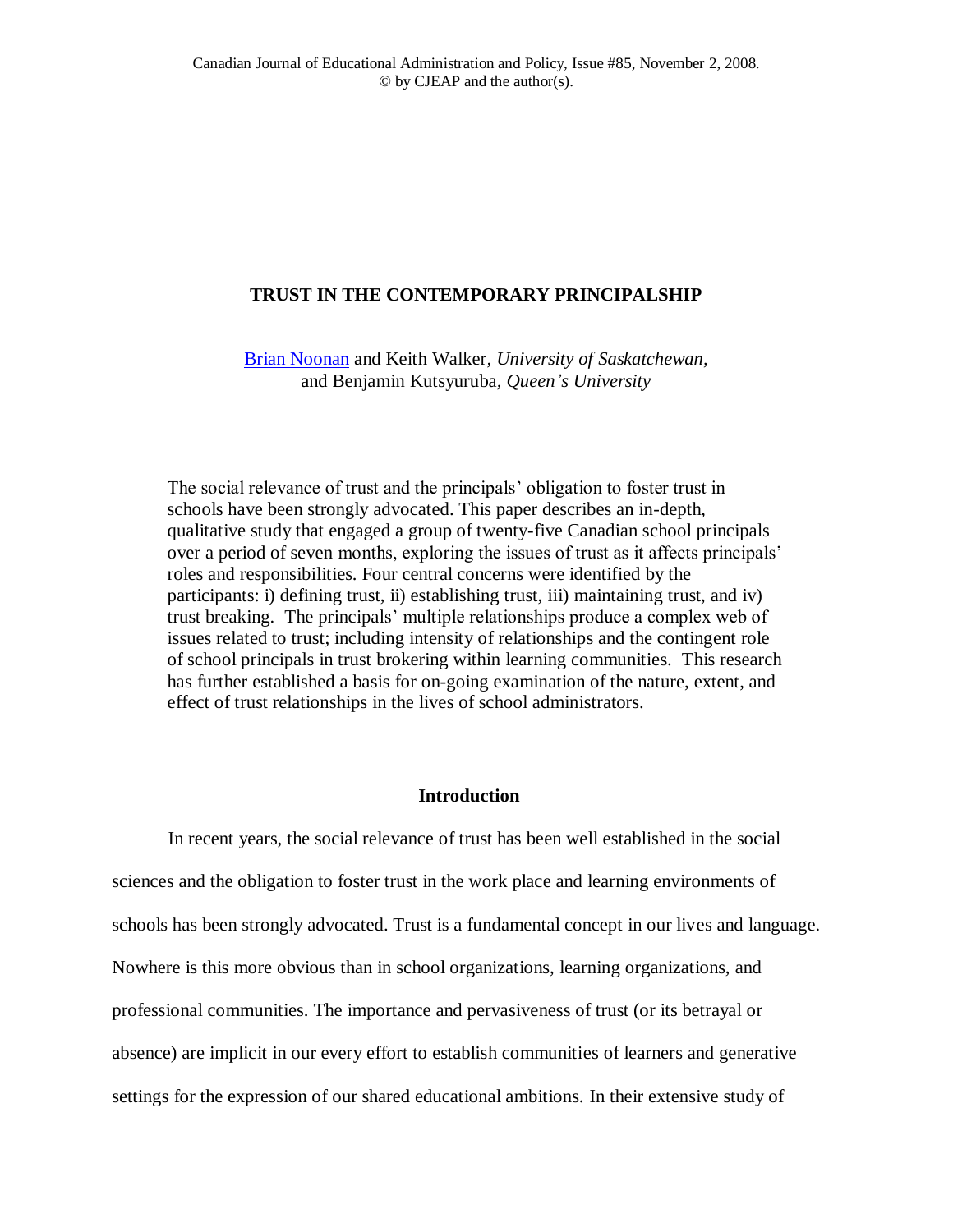school reform in Chicago, Bryk and Schneider (2002, p. 5) conclude "that a broad base of trust across school community lubricates much of a school"s day-to-day functioning and is a critical resource as local leaders embark on ambitious improvement plans." The word "trust," and its derivations, has often been invoked by writers in the field of educational leadership as something present, desirable, or necessary; but this concept have less often been explored or explicated. Exceptions to this observation are noteworthy in the works of some writers including: Tschannen-Moran and Hoy (1998; 2000); Tschannen-Moran (1997; 2004); Tarter, Sabo, and Hoy (1995); Hoffman, Sabo, Bliss, and Hoy (1994); Hoy, Tarter and Witkoskie (1992); Tarter, Bliss and Hoy (1989); Bryk and Schneider (2002); Bottery (2003); Gimbel (2003); MacMillan, Meyer and Northfield (2004; 2005); Adams (2008); and Forsyth (2008). These authors addressed and analyzed trust as a conceptual and empirical construct. They indicated that trust is a complex, dynamic, and multidimensional phenomenon that is related to a number of crucial variables concerning effectiveness of school organizations, human relationships, and behaviour. Trust, it was suggested, "operates within the cognitive and psychological domain as a motive for behaviour, at the interpersonal level to shape social exchanges, and within organizations to influence collective performance" (Adams, 2008, p. 30). However, as Hoffman, Sabo, Bliss, and Hoy (1994) summarized, "despite the popularity of trust as a topic for commentary, and admonition, there is relatively little systematic research on trust in public schools" (p. 485). Trust is important and needs to be researched with greater intensity as we consider various dimensions of educational reform and evaluation.

To meet the challenges presented by changes and complexities in education, educational leaders, such as school principals must learn to integrate deliberative reflection and dialogical competence into each role function, relationship, and decision. School principals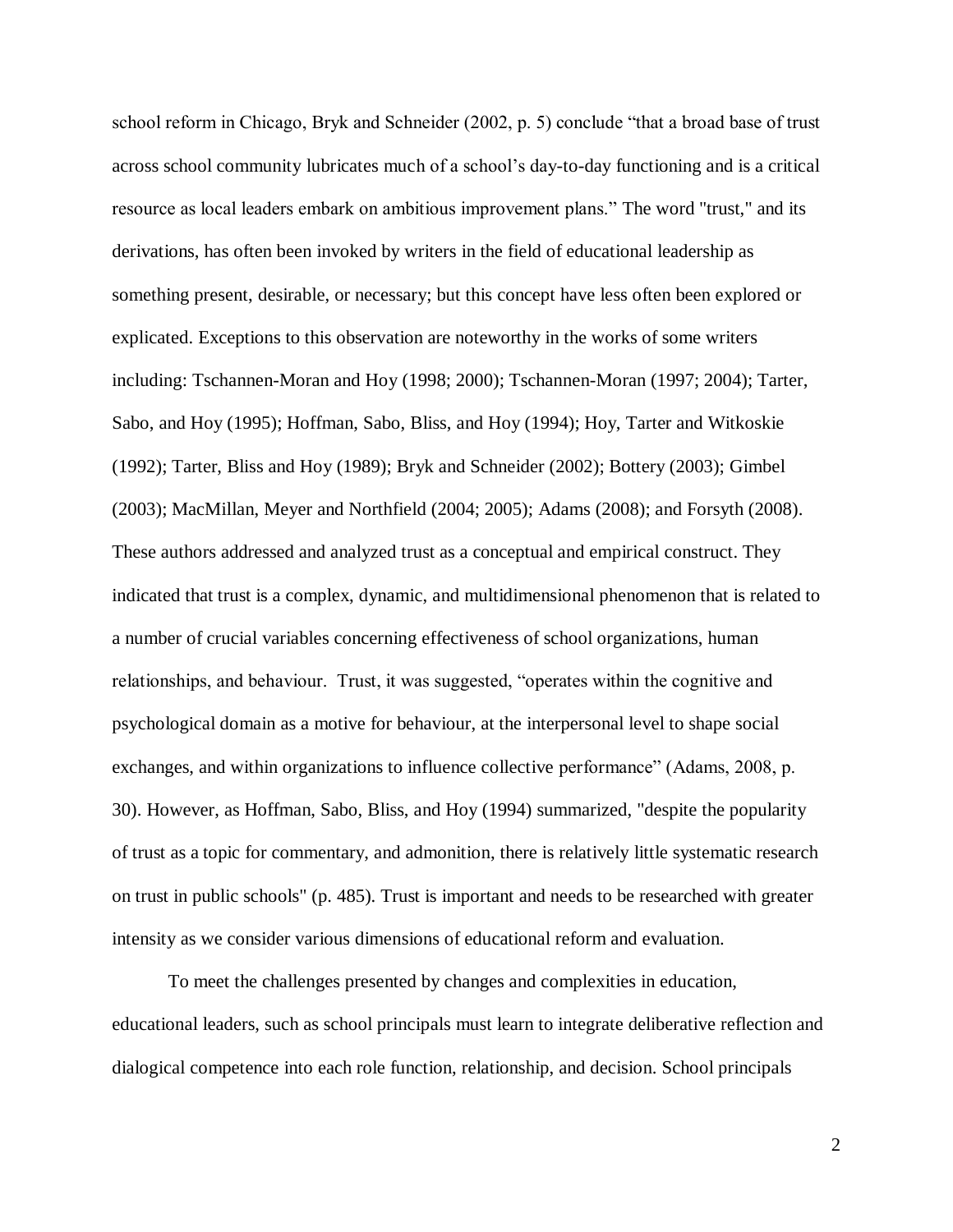need to recognize the deliberative dimensions of every step and circumstance in the making, outworking, and implementing of their various agency roles and relationships. Further, school principals work as dual and multiple agents in relationships with variable salience, tensions, and potencies. With these challenges, Gardner (1995) suggested, "the only hope for vitality in large-scale organizations is the willingness of a great many people throughout the organization to take the initiative in identifying problems and solving them" (p. 152). Fundamental to these understandings are questions related to the nature of the school principal's role as moral agent and how, in this role, s/he judges and makes decisions and fosters community trust, not only in themselves and the "institution of education," but between and among students, parents, community members, staff members, schools, central administration, provincial authorities, interagency personnel, and the general public.

As indicated, scholars in the field of educational administration have begun to conduct research into the nature of trust in the work of school principals. Many years ago, several researchers pointed out that there are few "systematic attempts to describe, analyze and explain everyday administration as it [is] experienced by people, let alone to seek to learn from those experiences" (Gronn, 1987, pp. 105-106), and that past "approaches for understanding and shaping human activities ... have failed to take full account of the major dimensions of human existence, namely, the deliberative-moral" (Enns, 1981, p. 1). In part, these observations still hold true; it is as if these words were written within the last few years. The end of  $20<sup>th</sup>$  and beginning of 21 centuries were marked by some attempts to clarify these issues. Researchers such as Begley (1999), Begley and Leonard (1999), Strike and Temasky (1993), Sergiovanni (1992; 2000), Bottery (2003, 1992), Leithwood and Musella (1991), Hodgkinson (1991), Maxcy (1991), Ashbaugh and Kasten (1991), led the way as contributors to the development of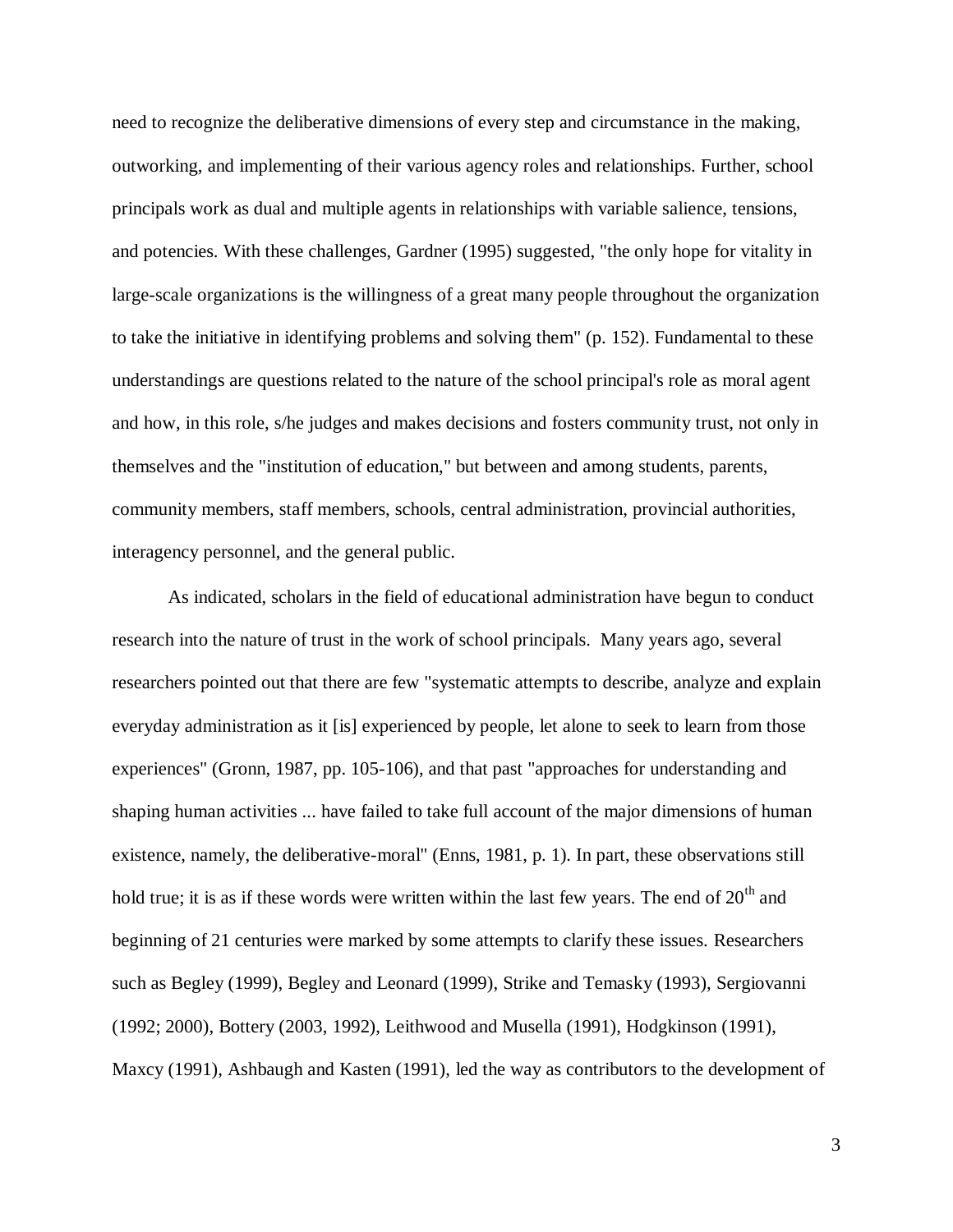this moral-ethical domain in educational administration, but the field remains relatively unexplored, especially in relation to the school principal's moral agency.

Most studies on educational leaders have attended to leader practices; but much less attention has been given to the internal processes and issues of trust. It can not be disputed that how leaders feel and think will influence what they do. Work in the area of micro-politics and school-based policy making has only scratched the surface for the understanding of trust and the role of principal as the moral agent and mediator of trusting relationships. It has been over 15 years since Leithwood (1992) recommended that future research devote more energy to understanding the attitudes, values, beliefs, traits, and dispositions of leaders. But like the earlier calls, Leithwood"s suggestions have produced relatively few studies in the area of trust and moral agency in the work of school principals. In one of the more recent studies, Gimbel (2003) found that for principals an underlying dimension of the meaning of trust was in the one-to-one relationships they were sustaining with their teaching staffs. This author indicated that "interpersonal trust involved the principals demonstrating reliability, consistency, and follow-through" (Gimbel, 2003, p. 45). However, more information is needed as to how school principals understand and operationalize the effects of trust in their personal and professional relationships. How does trust affect the roles and responsibilities of school principals? Conversely, it is important to know how the school principal engenders trust in his/her relationships with staff, students, parents, and community.

For the purpose of our study, we tentatively stipulated that trust was a moral resource or a type of social capital that entailed being vulnerable in regard to others (when trusting) and being considered both predictable and safe in relationship (when trusted). Given this very broad conceptual framework, the purposes of this study were to: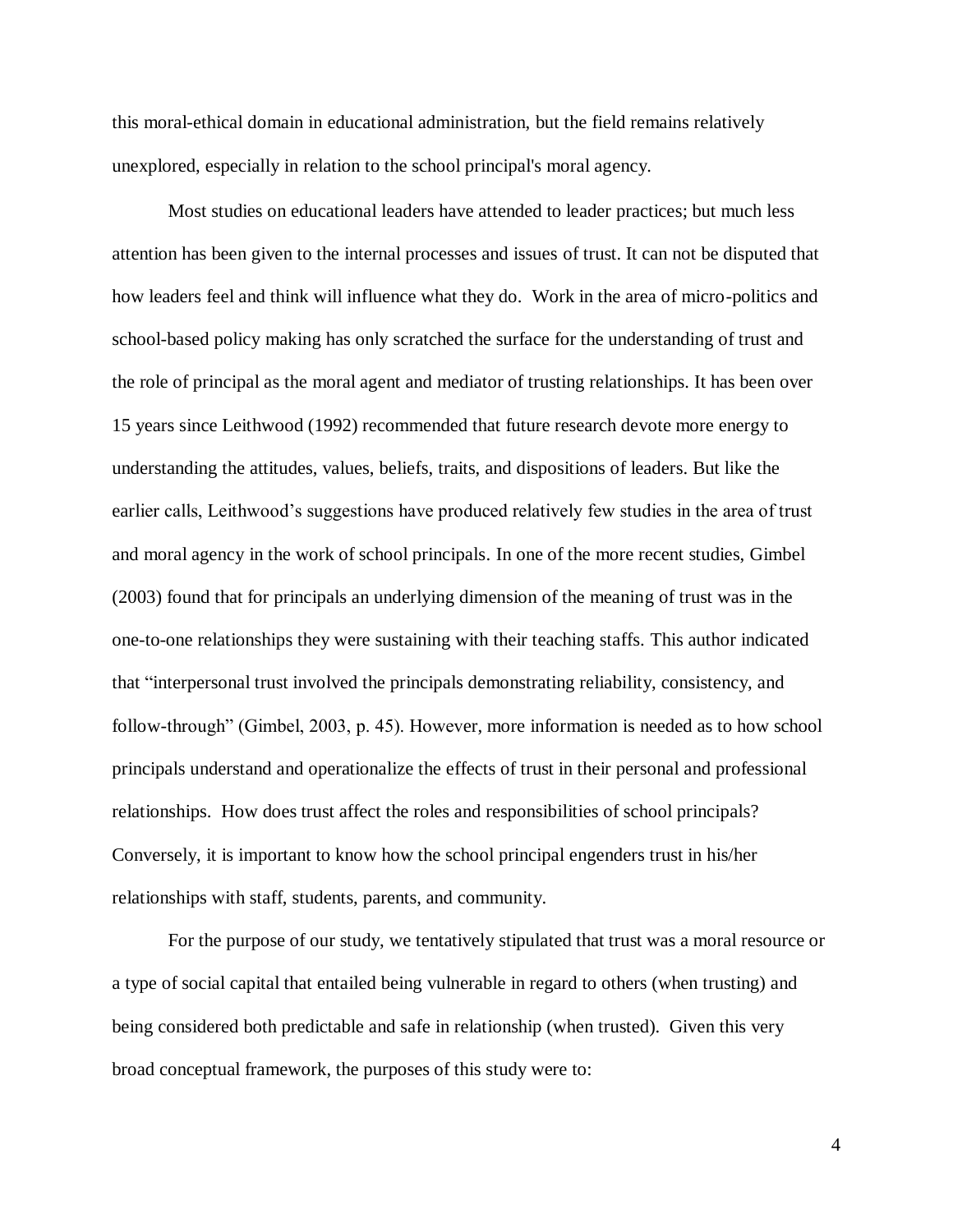- describe and analyze principals' experiences of trust in contemporary schools;
- develop an understanding of how trust affects educational settings and the extent to which an understanding of trust can explain effectiveness of educational leadership.

We entered into this study believing there would be many understandings and expressions of trust but that these would revolve around thresholds of interdependence, motivations, and choices in relationships.

#### **Methodology**

This study was designed as an in-depth, qualitative approach to engage a group of Canadian principals in exploring with others the issues of trust as these affected their roles and responsibilities. The twenty-five participating principals were nominated by their superintendents and invited by the researchers to participate in series of five in-depth interactive group sessions over a period of seven months. The principals ranged in experience from 1-15 years in principal role, two-thirds of participants were female and their schools represented elementary, K-12 and high school sectors. We had asked superintendents to nominate principals who, in their opinion, had high social intelligence and who were doing well in their principalship. The sustained contact with these principals was important from two perspectives. First, the participants had to develop personal and professional trust with each other in order to share their experiences and exchange their insights. Second, the participants needed time to engage in the group sessions, to reflect on the context and content of the sessions, and to carefully consider their own positions on issues raised in the study sessions.

In collaboration, the researchers determined the topics for the workshops with the participating principals. Each workshop followed a similar process, but the topics for discussion were guided by the interests and perspectives of the participants. For example the first workshop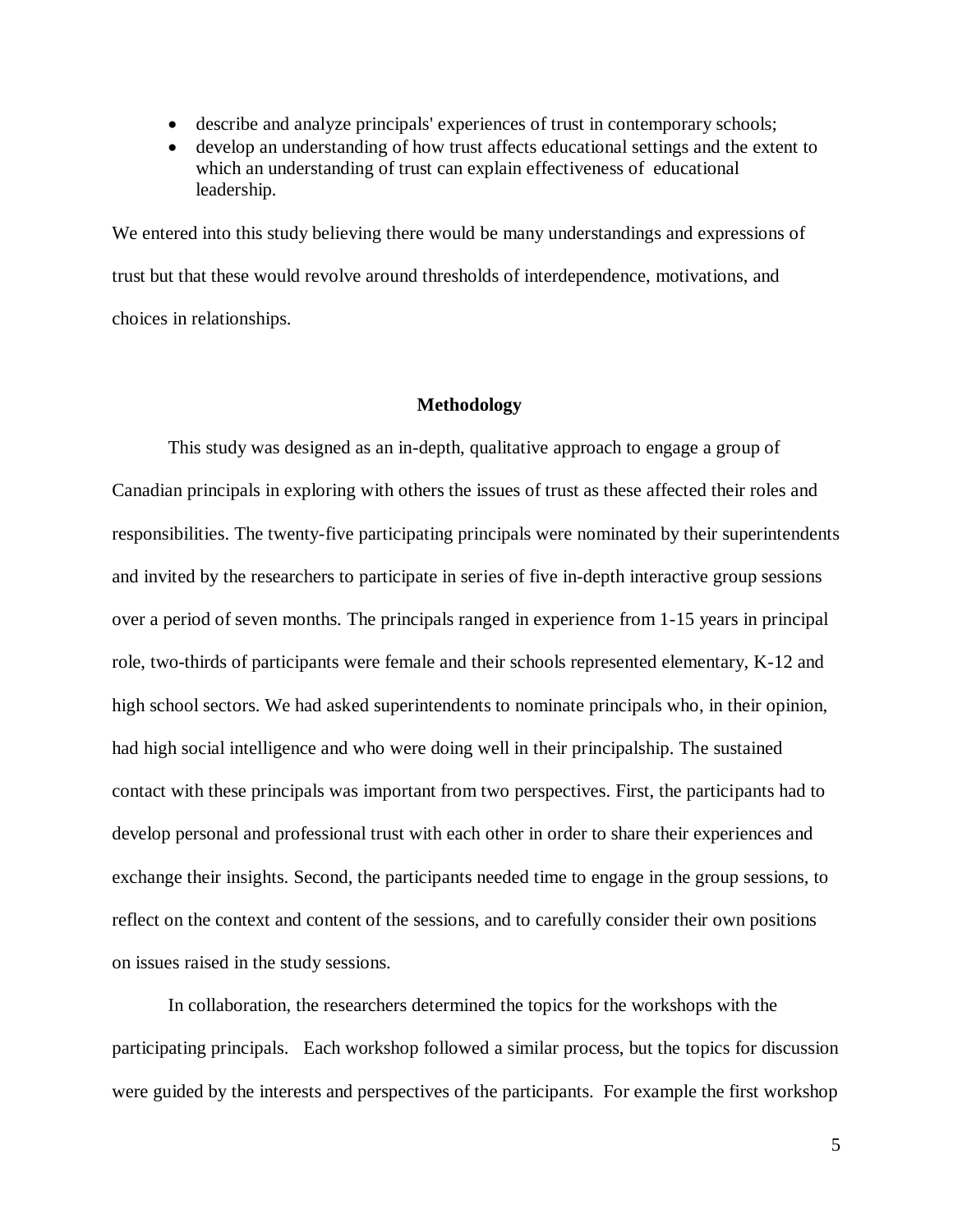session focused on what, in their experiences, had constituted good relationships and how might poor relationships be described. Typically each of the workshops began with a brief trust-related presentation. Topics included, but were not limited to, participants" past or current experiences with developing and sustaining trust, reflections on theoretical or conceptual ideas of trust in professional relationships, and the effects of trust in the multiple relationships of school administrators. Following the introductory presentation, participants (in pairs) interviewed a colleague using a semi-structured interview. The interviews were taped, transcribed, and shared with the participants as sources of discussion at the following session. Following the paired interviews, an unstructured round table discussion on a trust-related topic provided the participants an opportunity to share viewpoints and perspectives of trust-related experiences. These sessions were also taped and transcribed for future use.

The intensive, narrative-based, and interactive approach to explore principals' experiences of trust produced a large volume of transcribed interviews and group discussions. The data analysis process involved three stages. First, the researchers and two assistants analyzed the transcripts to identify themes and principals' insights that could lead to an understanding of principals' lived experiences of trust. Second, using this (inside) approach, the researchers then sought to reconstruct the principals" narratives into a meaningful description and explanation of the role of trust in school leadership. Third, the participating principals reviewed the reconstructed narratives and provided their interpretation of the reconstructed paired and group discussions.

The analysis of the transcripts provided a rich source of data that showed that the discussions of the twenty-five principals ranged over a variety of topics, issues, personal experiences, and observations. The analysis was undertaken using a constant comparison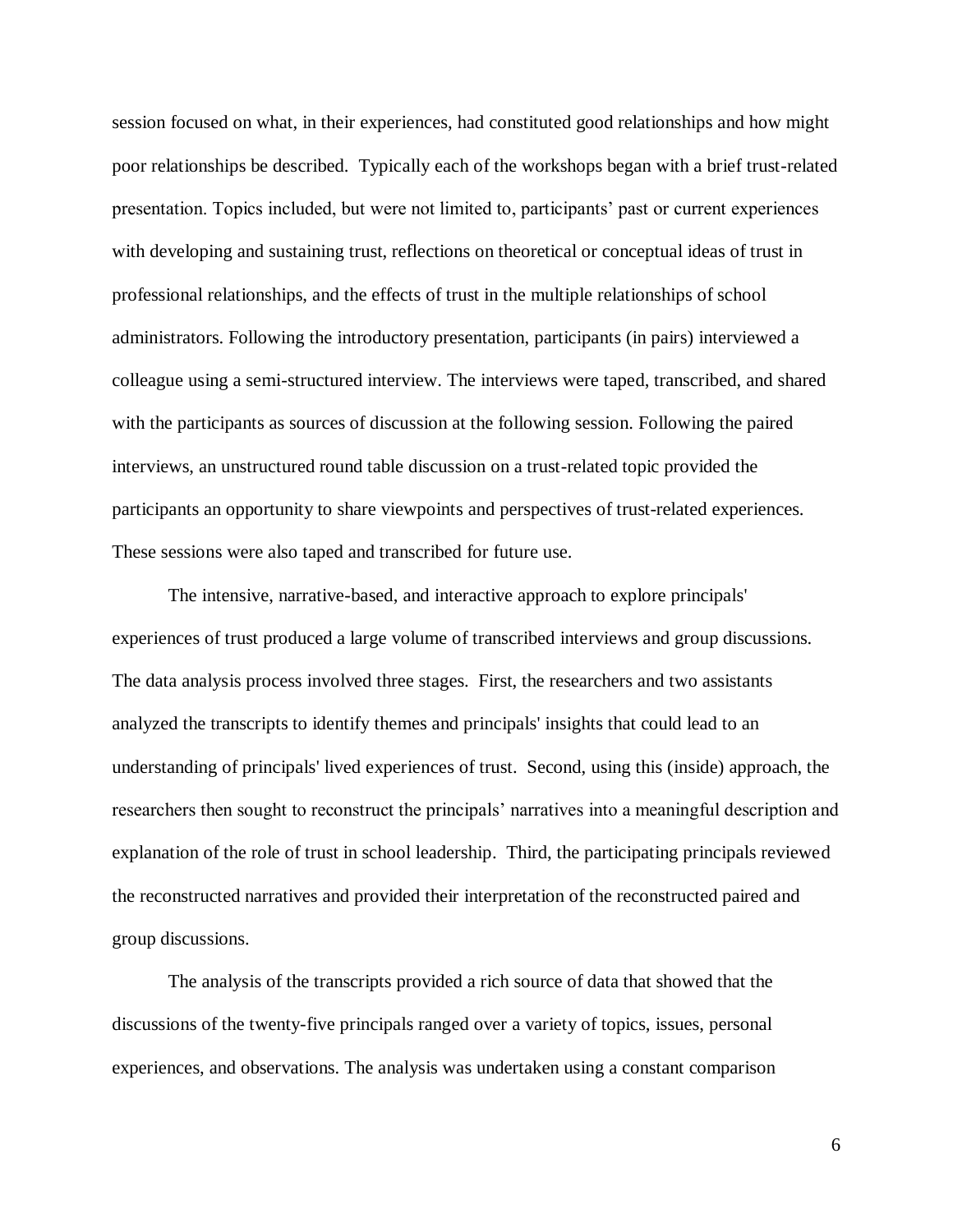methodology (Lincoln & Guba, 1985), a process that provides both descriptive and explanatory categories when processing narrative data.

## **Results**

The analysis that stemmed from this study produced four general themes that captured the principals' experiences of trust in a contemporary school setting. The four themes included: (i) the effects of the changing role of the principal; (ii) the effects of trust on principals' personal and professional relationships; (iii) the effects of trust broken; and (iv) the effects of hope as it relates to developing and maintaining trust in a contemporary school environment.

# *The Changing Role of the Principal*

The principals emphasized strongly that the changes in the role of the principal influenced their understanding of trust. They pointed out that school leadership and management has changed over the past number of years. In the era of professional learning communities, the nature of trust and the principalship has changed from one in which the principal is expected to know all the answers to one where the principal is a broker of information and relationships and a mediator of values and decision making. The perceived importance of developing an inclusive environment in order to establish an ethos of trust was raised by many principals as they spoke of the necessity of including everyone in most decision-making and ensuring that all stakeholders (including teachers, parents, paraprofessionals, and students) feel that they have a voice in decision-making that affects them directly. The changing role of the principal has influenced principals' perceptions of trust on the job. Another consequence of the changing role of the principal has been the introduction of a measure of uncertainty in the work lives of principals. One of the sub-themes that emerged from the principals' comments is that if there is to be trust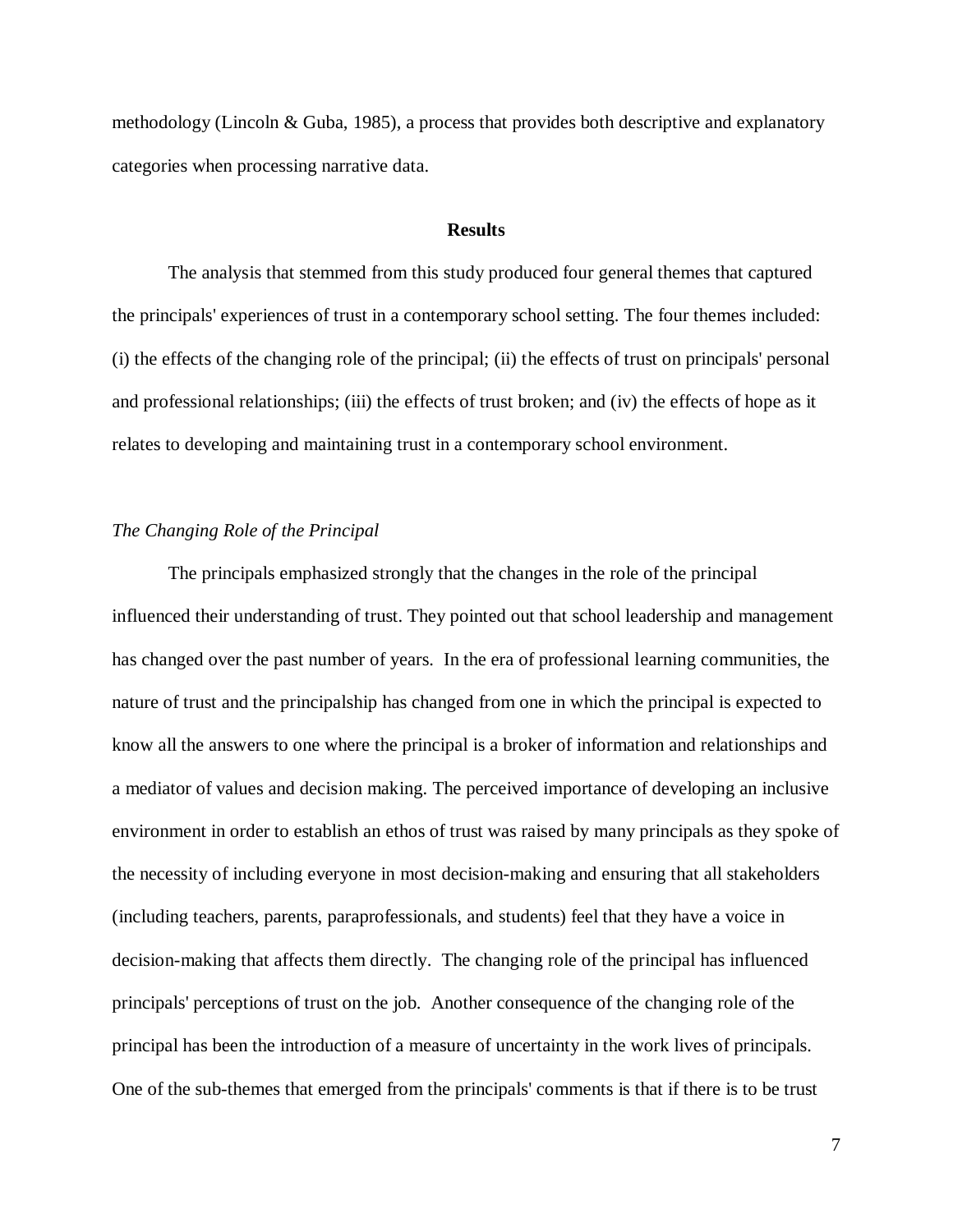then the actions of both principals and staff members must be predictable. Consistent with Tschannen-Moran (2004) and MacMillan (2004, 2005), according to the principals, predictability has the effect of reducing uncertainty in the professional relationships within the school. One of the principals commented:

*We need to trust what the other person will do and we need to be able to predict what the other person will do. Our best experiences have come when we have been able to do that and our worst experiences have been when people have let us down and we haven't been able to trust them, they have surprised us.*

Principals felt the need for more predictability in their roles and relationships with others (staff, students, parents).

#### *Relationship Intensity*

A second theme in the principals' comments focussed on the effects of trust in the lives of contemporary principals, specifically the personal and professional relationships. Issues of trust tended to evoke emotional reactions and response, voiced and observed as the principals talked about various situations. Principals stated that trust was dependent upon an individual"s feelings that he or she could know what to expect from others. Some principals also spoke of safety; that staff members felt trust once they knew that the social or work environment was safe. They indicated that creating a sense of safety involved some predictability and consistency in the manner that relationships function. One important aspect of trust was expressed in terms of the intensity of the relationships in schools today. One principal used the phrase "moving to the danger" to describe the nature of some of the principals' personal and professional relationships. By this, the principal meant that in order to garner the trust of people, he needed to demonstrate that he could be counted upon to face issues, rather than retreat when the challenges are presented. This, he thought, engendered trust. Principals spoke in terms of letting colleagues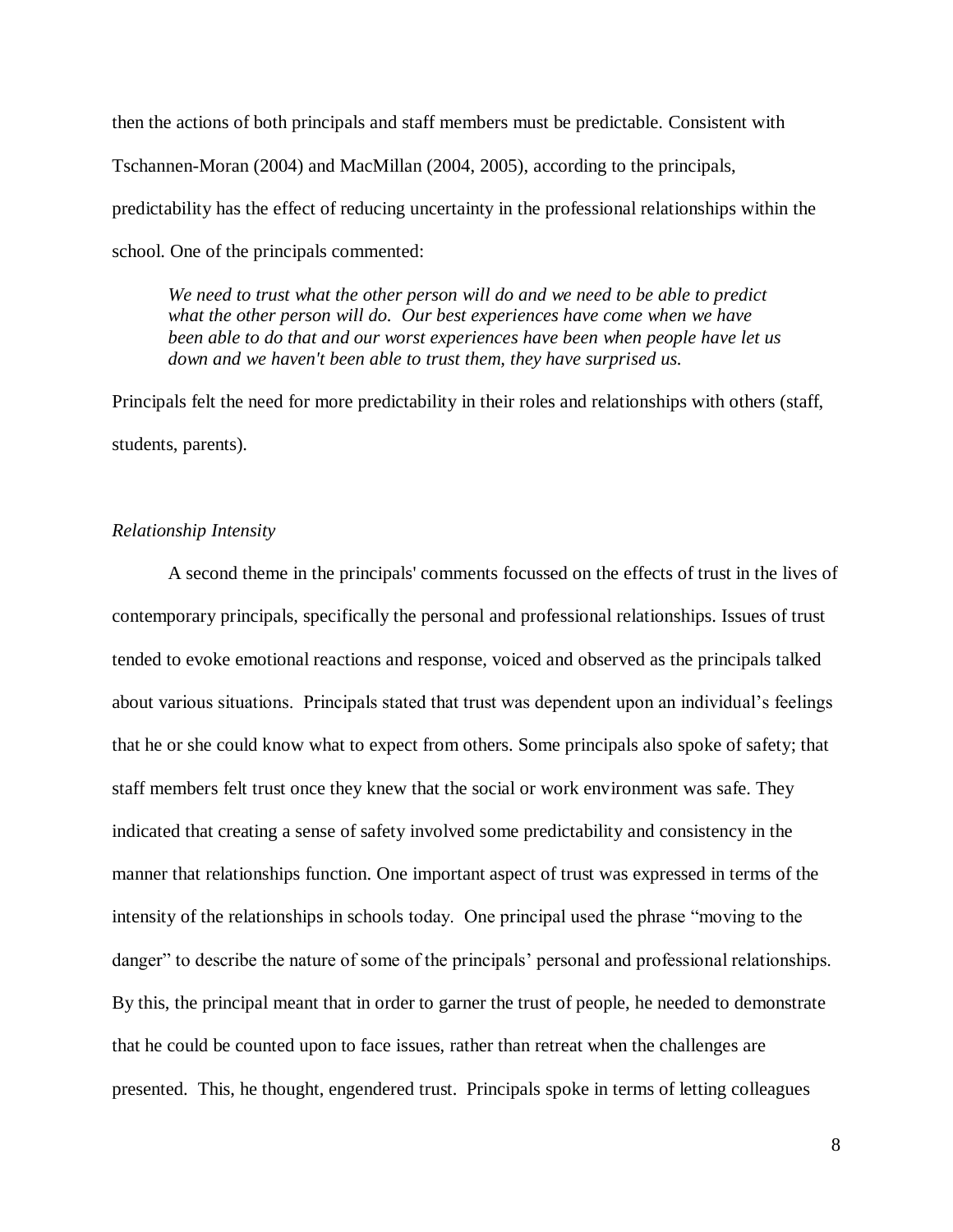know who they (the principals) really are as persons, and letting them (members of staff or other colleagues) become aware of the personal processes in their executive decision-making. However, it was pointed out that this aspect of trust tends to create feelings of vulnerability for the principal. As a principal said:

*The one that jumped out at me was vulnerability of the 'truster' because it's true that if I trust you I am vulnerable. If I'm sharing something with you or relying on you then I'm pretty vulnerable that you're going to keep your word on whatever the issue might be.* 

Principals' professional relationships also had a strong influence on trust within a school's formal and informal social system. Several participants spoke of the importance of engaging with staff on a personal level.

*I think if you work hard - you play hard. Staff socials are really important. I think it is really important to have your staff together and staff socials in this particular school are great. We will have …[number] people out for staff socials. That's important.* 

Principals also spoke of the value of personal interactions in building of trust. The personal interactions that allow trust to develop may require a "communicated vulnerability" that can be achieved through personal kinds of contact that go deeper than cliché conversations.

# *Trust Broken*

The third theme in our study was the principals' concerns and reflections surrounding circumstances where trust had been broken. The participants noted that because of the personal and professional aspects of trust and its social/human context, there are times when trust will be broken. Principals were also sensitive to the causes of trust broken – some of which arose due to principals' reactions to staff issues or problems. Taking situations personally and taking themselves too seriously can lead to a breakdown in trust. Principals also spoke of moments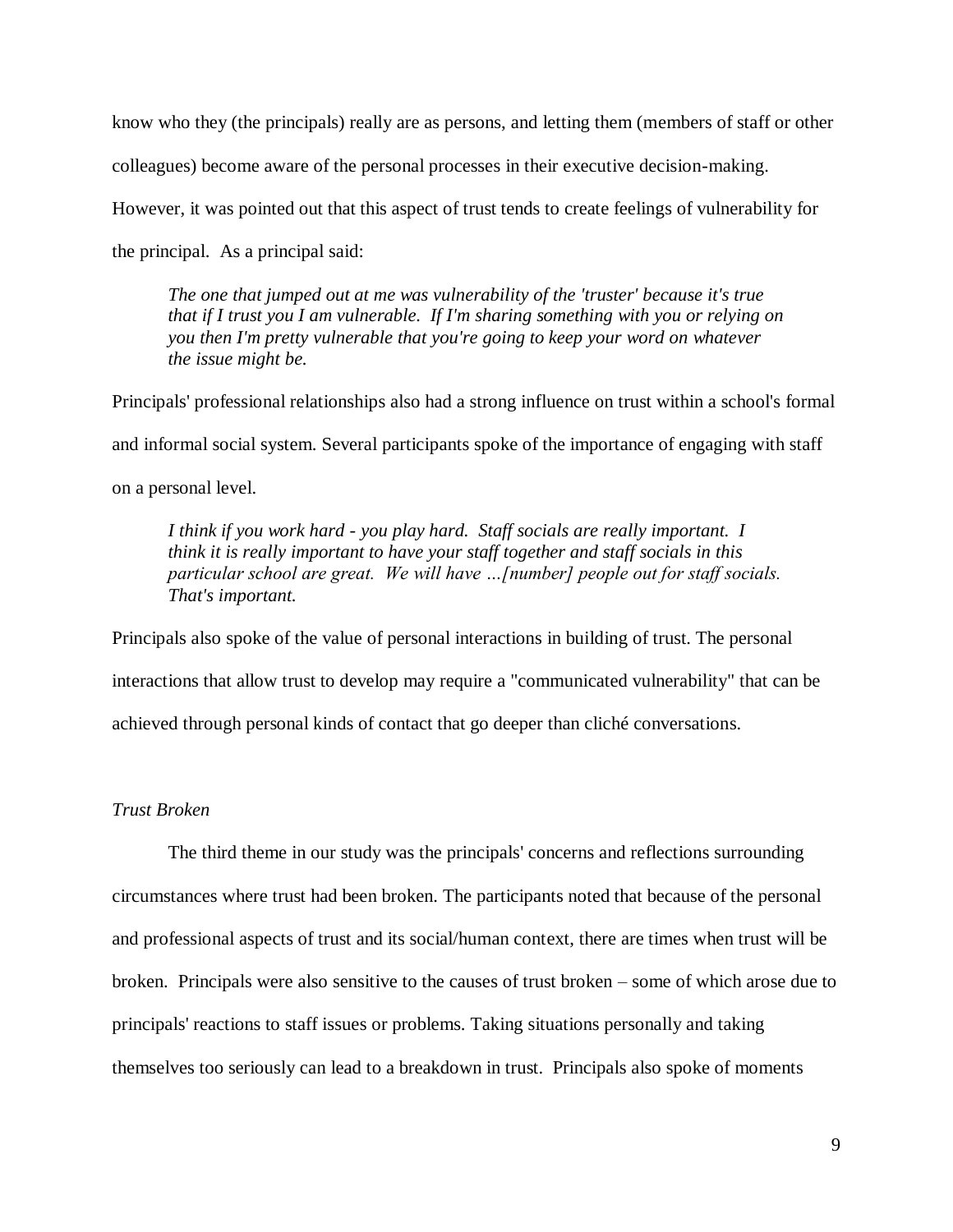when staff members confide in them. They suggested that it is in such situations that they (principals) can get a measure of the extent to which they are trusted.

*I think a lot of it is just people need somebody to talk to and why us I don't know. I feel good when that happens… That feels good when I have those experiences because it's like a report card at least someone trusts me and not that I don't think everybody does but I mean there's concrete evidence that somebody trusts me.*

The principals identified a breakdown in trust as a result of loss of integrity that ultimately caused situations and relationships to become unpredictable. As stated before, people look for predictability as predictability breeds trust. For principals, predictability in relationships and daily interactions was extremely important for effective leadership in schools.

Information sharing and open communication are bases for trust. It is believed that mistrust and resentment may result if staff members feel they are not getting the necessary information. As one principal put it, "The more information you share with people, the higher morale is (and) the higher the level of trust . . . We can't assume that they are going to trust us if you are holding back . . ." Although the principals responded that it was important to remain objective and not take things personally when trust is broken, they also emphasized the need for a balanced representation between objectivity and subjectivity in trusting relationships. In other words, they often felt the need to express their biases and concerns for feelings of others.

*You know to a certain extent we feel too. You learn how to turn certain things off so you are very objective … but I think if you ever lose that ability to feel, I'm not sure we're going to be as effective and it's that tension that we constantly have to deal with.*

Principals emphasized the importance of transparency in decision-making. They noted that trust is negatively affected when others believe that there is a lack of transparency on the part of the principal. The principals pointed out that effective communication and information sharing are essentials elements in transparency and trust building.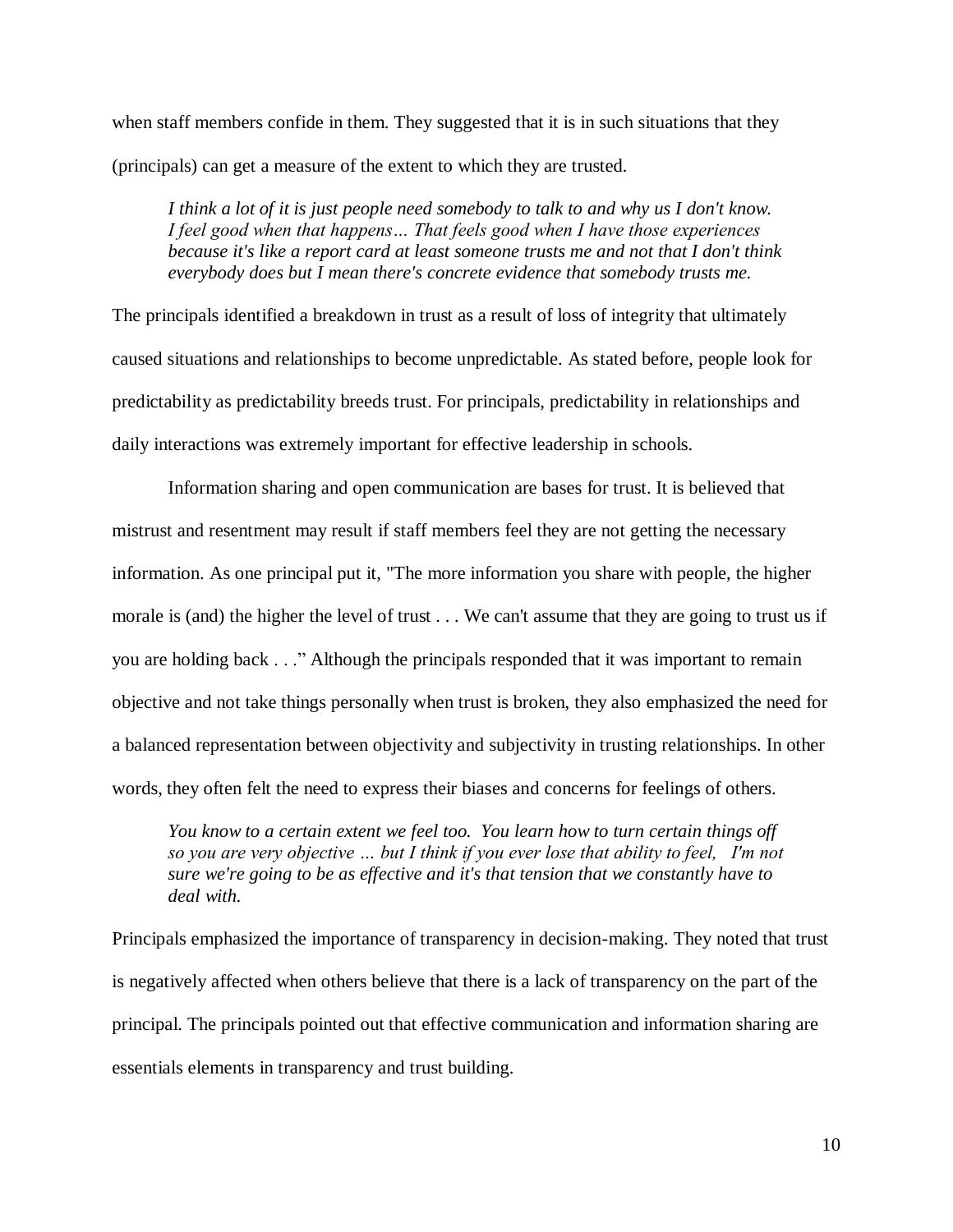# *Hope in Trust*

The fourth theme in the principals' comments spoke to the idea of "hope" as a factor in establishing and maintaining a positive trust relationship in the school. The idea of 'hope' was framed in the sense of anticipation or expectation especially in the context of the personal and professional relationships that engender trust in schools. The participants spoke of the value of demonstrating care for others in building trust, especially in difficult circumstances that can occur in schools from time to time. Expression of care for others seemed to help establish longer-lasting trusting relationships. However, the expression of hope that allows for openness and honesty when risk-taking, may also make principals vulnerable to those in whom they put their trust. Thus, from the principals' perspective the sense of hope can be seen as an important factor in generating and preserving trust in personal and professional relationships. The principals also spoke about a "high road" and the importance of demonstrating to staff that they were capable of making ethical choices in their decisions as principals. Respondents stated that staff members tended to appreciate decisions even if they did not agree with them as long as principals were perceived to be doing the right thing. These findings reminded us of Walker"s (2006) claim that the first and last task of an educational leader is to foster hope.

#### **Discussion**

In order to better understand principals' experience of trust, two approaches to interpretation were undertaken. First, the results of the principals' discussions were examined from a heuristic perspective based on the four themes described earlier. Second, the results were examined in the context of a conceptual framework presented by Tschannen-Moran (2004).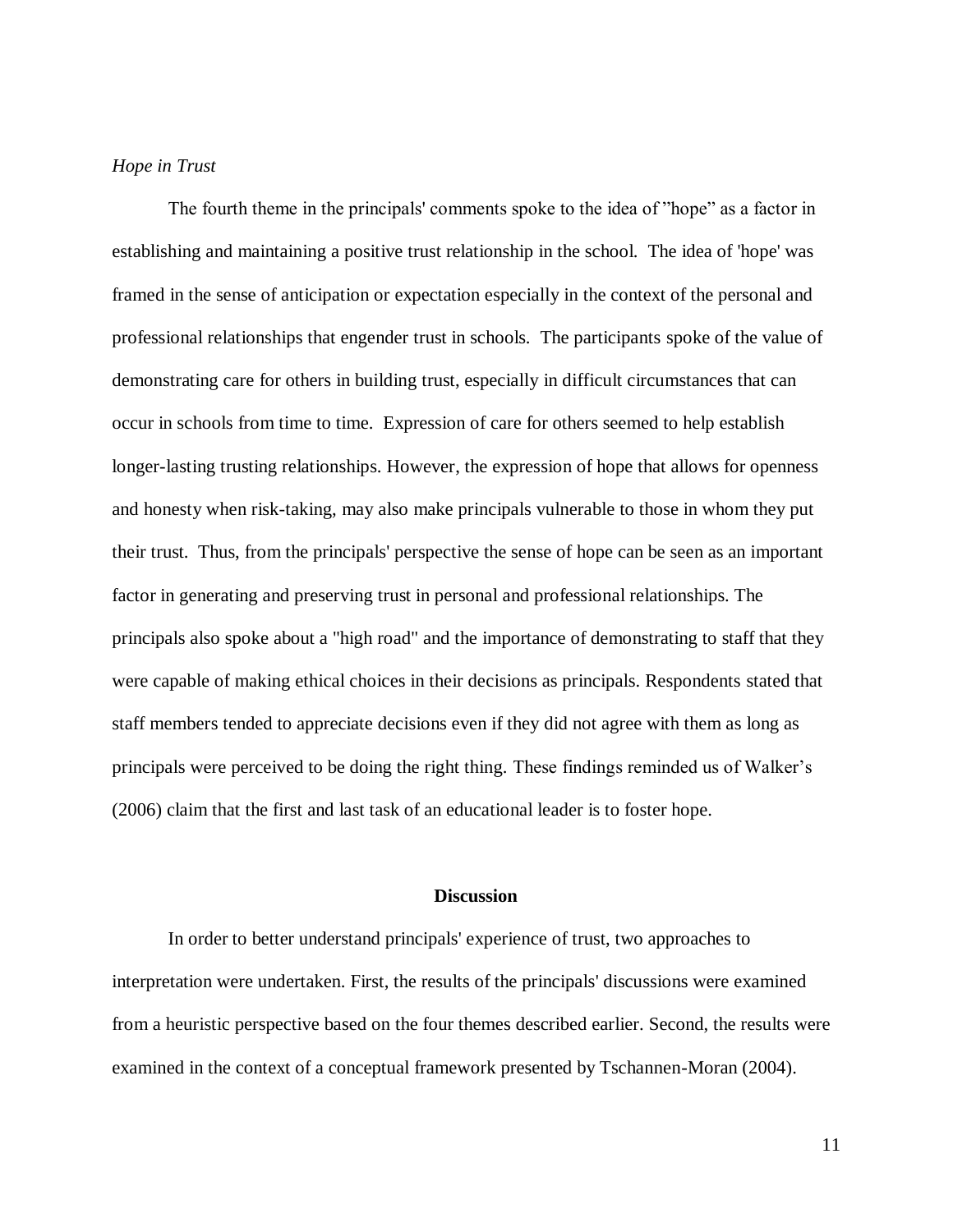With respect to the heuristic perspective, the four themes described above captured the nature and the effects of trust in the lives of a group of contemporary school principals. This interactive process included presenting personal experiences and observation, shared interpretation of those experiences, and interpreting the reconstruction of these experiences by others. Given this emergent design, one cannot claim that the reconstruction is "true". However, the principals' experiences seemed to be based on their ability in defining trust, establishing trust, maintaining trust, and coping with trust breaking.

In defining trust, the principals saw it based on predictability; that is, knowing what to expect, doing the right thing, showing empathy and honesty, communicating with others, and accepting accountability. For principals, the conditions for establishing trust were quite straightforward. Being a good listener, engaging in the social life of a school staff, and promoting an inclusive environment were important in establishing trust. On the other hand, maintaining trust was seen by principals as a more problematic task than the process of trust establishment. In fact, maintenance of trust was considered to be the most challenging of issues. Dealing with emerging challenges in a timely manner was one element of maintaining trust, as was being able to 'ask the right questions'. In contrast, the principals saw breaking trust to be a relatively easy process. Many incidents can result into broken trust between the principal and the school members of staff. Factors that may cause staff members to lose trust in the principal include failure to show objectivity in decision-making (probably as a result of hidden agenda) and loss of empathy (understanding) for staff members.

The second interpretation of the results was based on the model proposed by Tschannen-Moran (2004), in which trust is defined as "one's willingness to be vulnerable to another based on the confidence that the other is benevolent, honest, open, reliable and competent" (p. 17).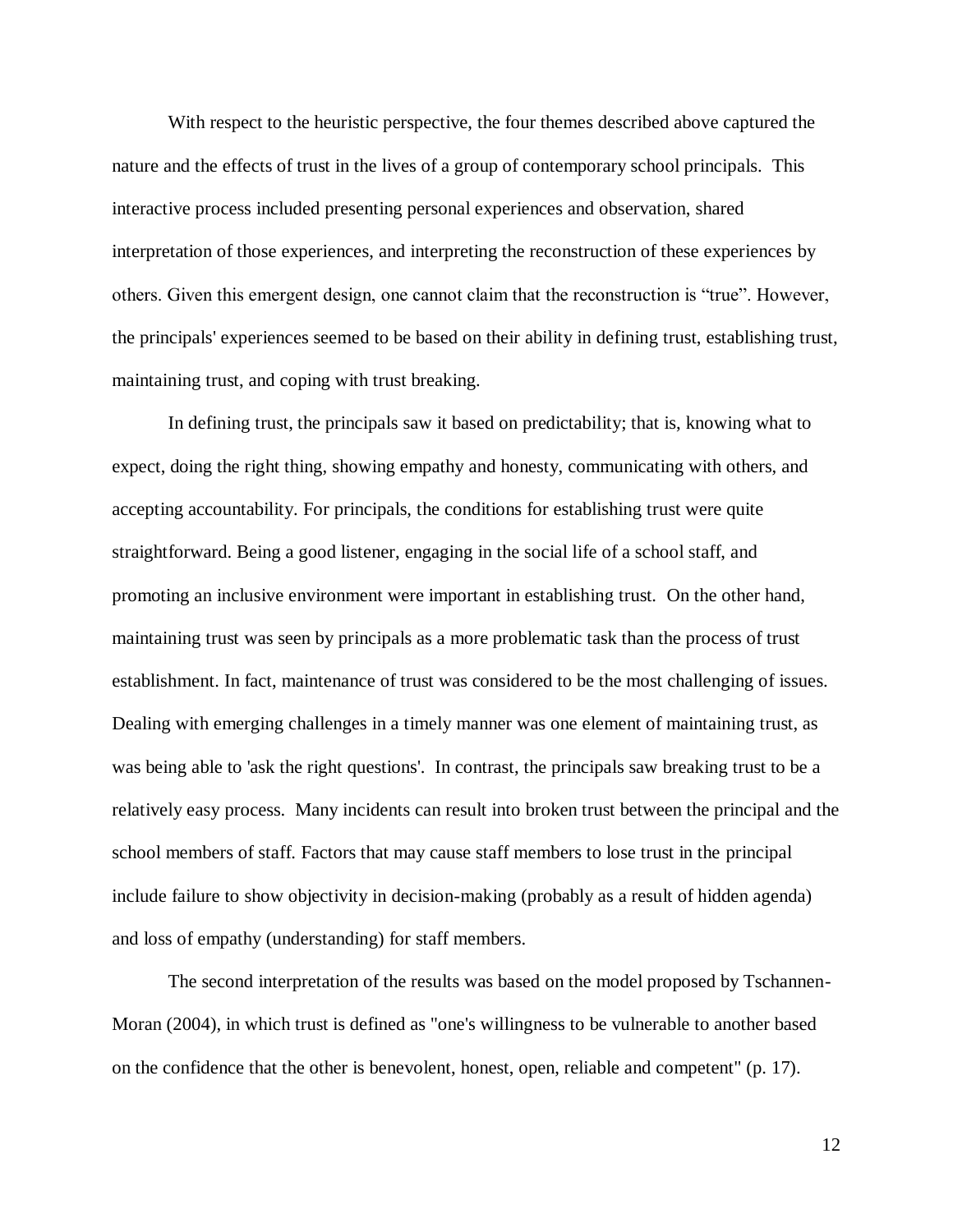Using these five "facets" of trust as conceptual framework provide a somewhat different interpretation of the principals' perceptions from that described earlier. *Benevolence* – the sense of caring, was one of the experiences of the principals involved in this study. Dealing with the feeling of vulnerability was one aspect of benevolence that the principals mentioned quite frequently. *Honesty*, especially the sense of integrity, was also identified by the participants as an important element of the principal's role. An important theme in the principals' accounts was the emphasis on communicating clearly and openly with their colleagues and staff. *Openness* was also described as being an important part of principals' experiences of trust. Although the principals noted that being open could make them vulnerable, they maintained that it also generates trust with others – i.e., reciprocal trust. *Reliability* was also one of the predominant elements of trust raised by the principals; the term "predictable" was used to describe the behaviours that contributed to the development of trusting relationships. As Tschannen-Moran (2004) pointed out, "teachers have greater confidence when they feel they can predict the behaviour of their principal" (p. 30). The fifth of the facets of trust, *competence* or principal"s "ability to perform a task as expected, according to appropriate standards" (p. 30), was not clearly identified by the participants as a significant constituent of trusting relationships. It was not clear why principals did not comment more on this, but it is our presumption that competence is an attribute that could be better described by others rather than by principals themselves.

In summary, it is evident that the five facets of trust were, for the most part, considered by the twenty-five principals involved in this study. This supports the view that trust is an important element of leadership in a contemporary school. Successful principals seem to be able to understand that trust in theory and practice, is a necessary component of successful school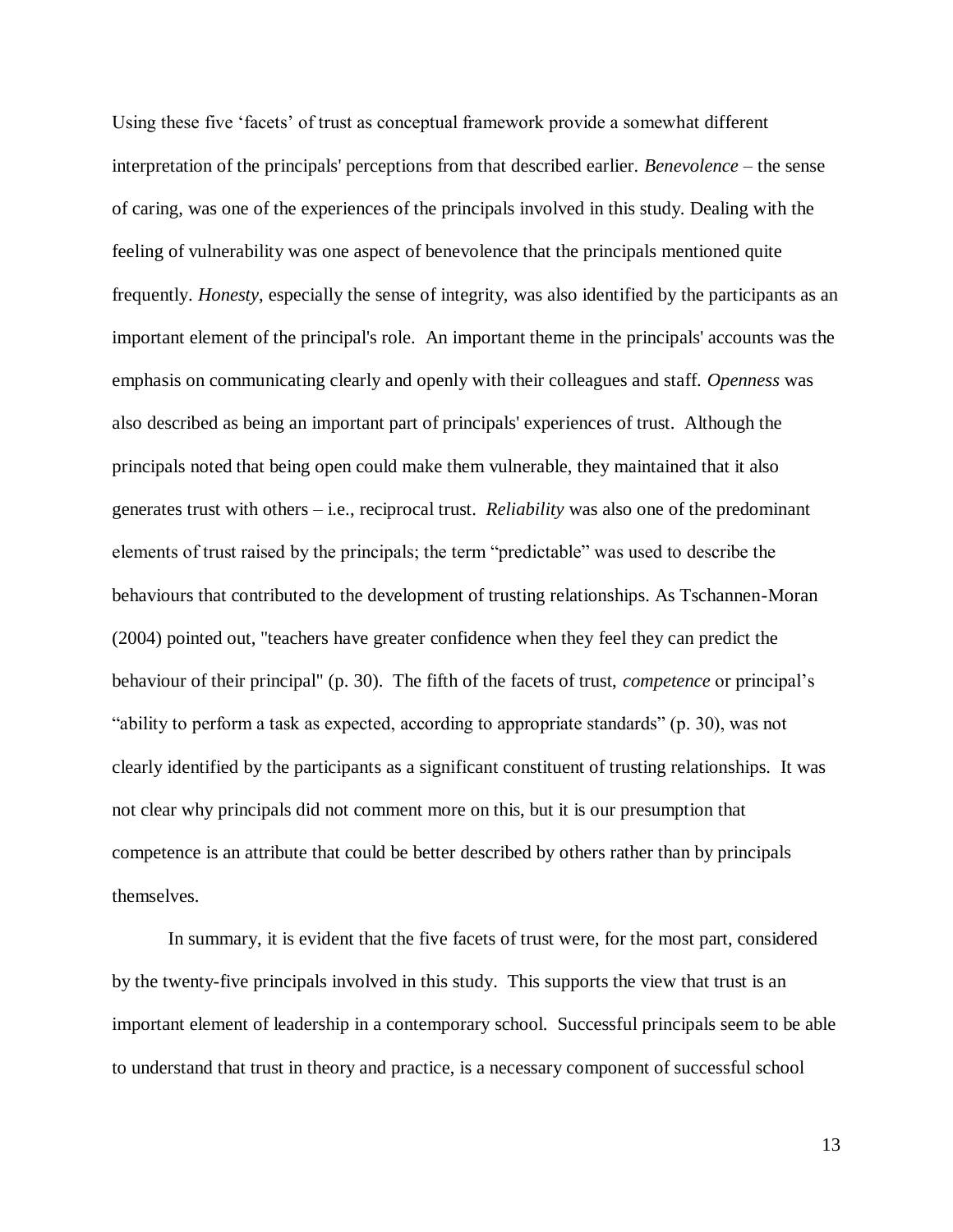leadership. Principals seeking to be leaders of successful schools would benefit from understanding the role of trust in successful leadership.

#### **Conclusion**

A primary goal of this study was to provide a meaningful description of principals' perceptions of trust and its effect on principals' beliefs and behaviours. The interactive approach used in this study allowed the participants to articulate their ideas about trust, to have those ideas considered by colleagues, to reflect on one's own and others' ideas, and to consider the effect of those ideas. The four themes identified in the study are, in some ways, quite predictable but they do provide a framework for principals to better understand the role of trust in administrators' lives. This framework will be used to further explore trust relationships in more depth. Specifically, more extensive exploration is needed in some aspects of trust such as relationship intensity, and coping with broken trust. This research has helped establish a basis for on-going examination of the nature, extent, and effect of trust relationships in the lives of school administrators. Principals' multiple relationships (staff, students, parents, community, school board) produce a very complex web of issues related to trust. Future studies will explore such notions as relationship intensity and trust brokering to better understand the role of trust in the lives of contemporary school administrators.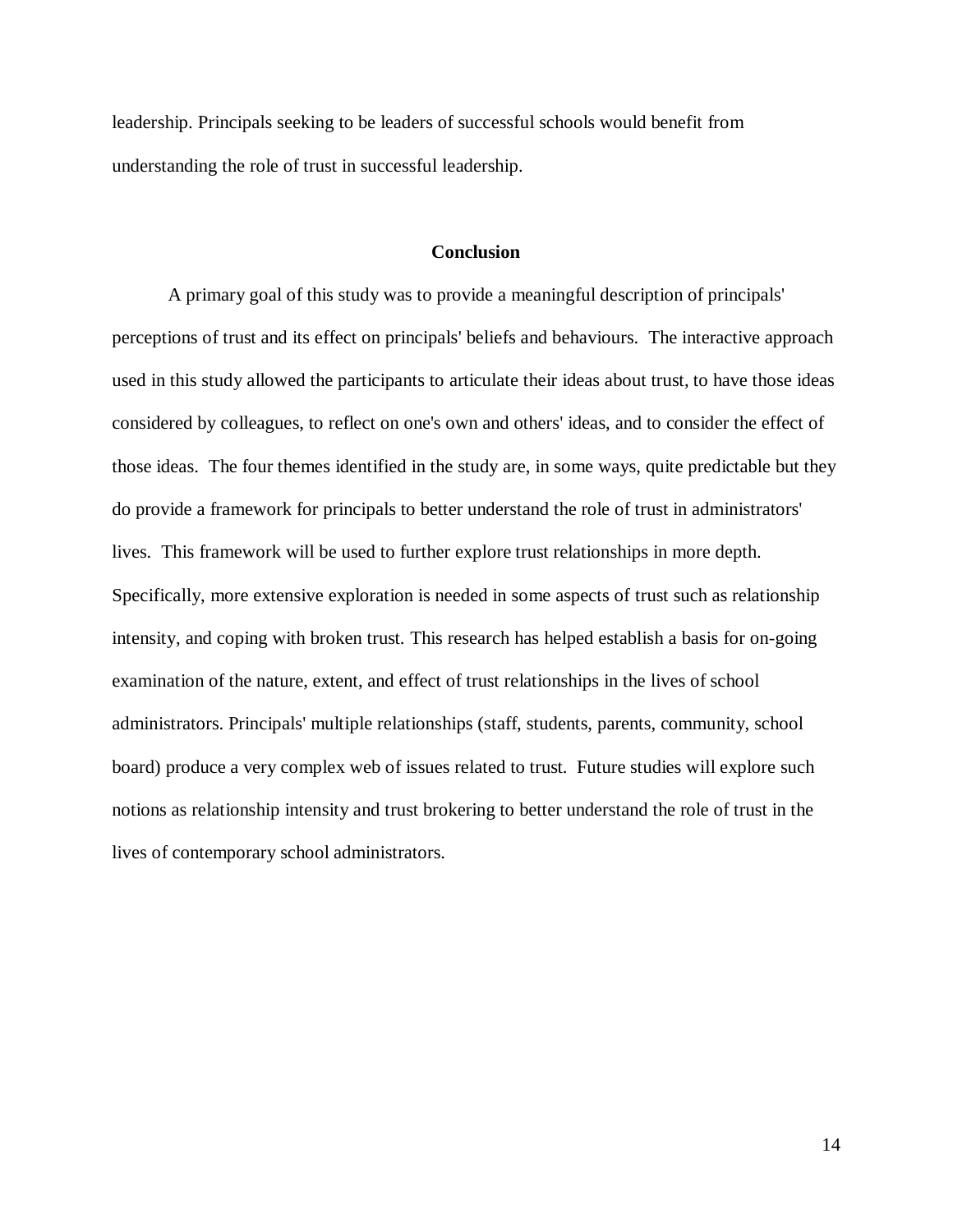#### **References**

- Adams, C. M. (2008). Building trust in schools: A review of empirical evidence. In W. Hoy & M. DiPaola (Eds.), *Improving schools: Studies in leadership and culture* (pp. 29-54). Charlotte, NC: Information Age Publishing.
- Ashbaugh, C., & Kasten, K. (1984). A typology of operant values in school administration. *Planning and Changing*, *15*, 195-208.
- Begley, P. (Ed.) (1999). *Values and educational leadership*. New York: State University of New York Press.
- Begley, P., & Leonard, P. (Eds.). (1999). *The values of educational administration*. London: Falmers.
- Bottery, M. (2003). The management and mismanagement of trust. *Educational Management and Administration. 31*, 245.
- Bottery, M. (1992). *Ethics is educational management.* London: Cassell.
- Bryk, A., & Schneider, B. (2002). *Trust in schools: A core resource.* New York: Russell Sage Foundation.
- Enns, F. (1981). Some deliberative-moral concerns in administration. *The Canadian Administrator*, *20*(8), 1-8.
- Forsyth, P. B. (2008). The empirical consequences of school trust. In W. Hoy & M. DiPaola (Eds.), *Improving schools: Studies in leadership and culture* (pp. 1-27). Charlotte, NC: Information Age Publishing.
- Gardner, H. (1995). *Leading minds: An anatomy of leadership*. New York: Basic Books.
- Gimbel, P. A. (2003). *Solutions for promoting principal-teacher trust*. Toronto: Scarecrow.
- Gronn, P. (1987). Notes on leader watching. In R. J. S. Macpherson (Ed.), *Ways and meanings of research in educational administration* (pp. 99-114). Armidale, Austral.: The University of New England.
- Hodgkinson, C. (1983). *The philosophy of leadership*. Oxford: Basil Blackwell.
- Hoffman, J., Sabo, D., Bliss, J., & Hoy, W. (1994). Building a culture of trust. *Journal of School Leadership*, *4*, 484-501.
- Hoy, W., Tarter, C. J., & Witkoskie, L. (1992). Faculty trust in colleagues: Linking the principal with school effectiveness. *Journal of Research and Development in Education*, *26*, 38- 45.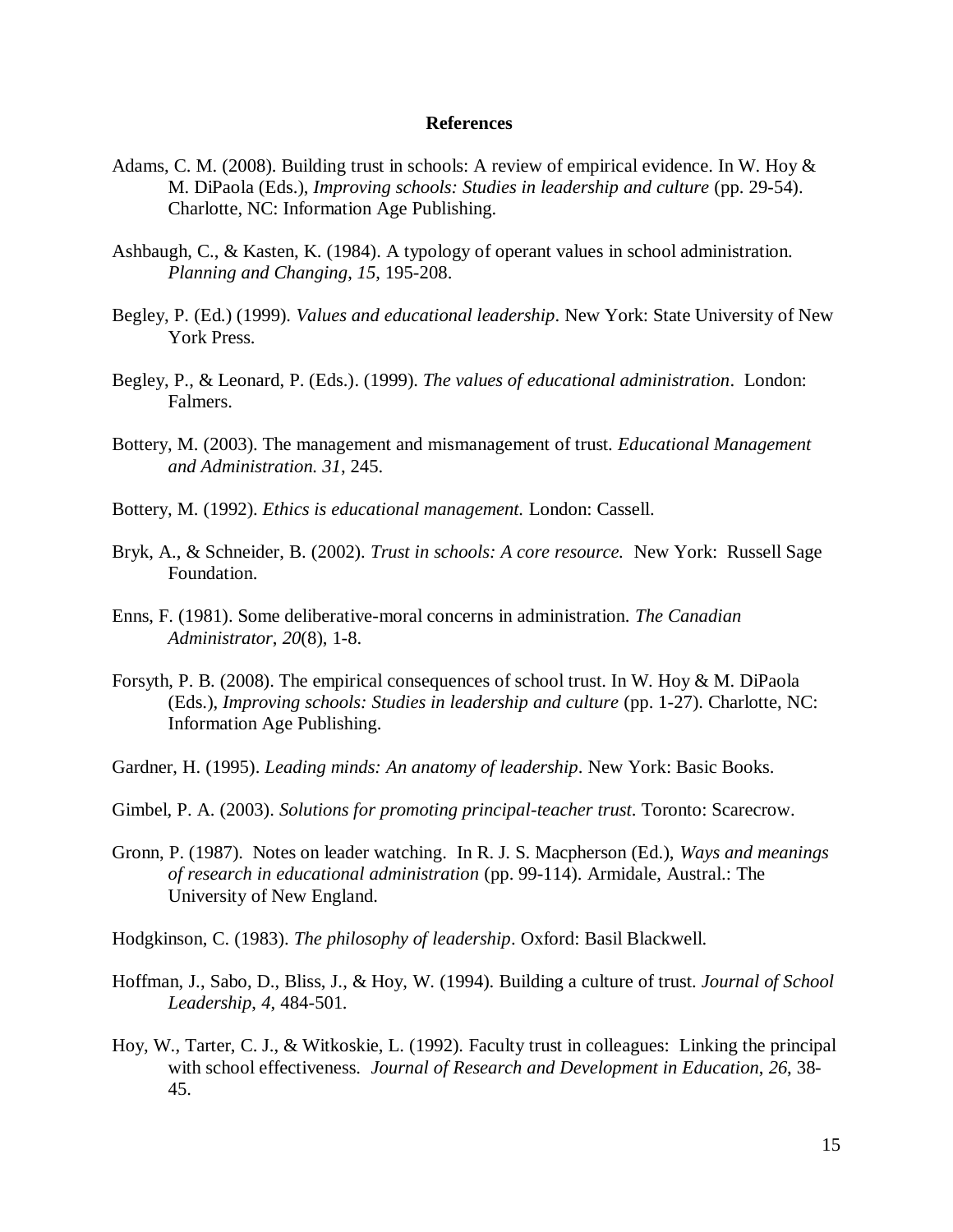- Leithwood, K., & Mussella, D. (Eds.). (1991). *Understanding school system administration: Studies of the contemporary chief educational officer.* London: Falmer.
- Lincoln, Y. S., & Guba, E. G. (1985). *Naturalistic inquiry*. Beverly Hills, CA: Sage.
- Macmillan, R. B., Meyer, M. J., & Northfield, S. (2005). Principal succession and the continuum of trust in schools. In H. Armstrong (Ed.), *Examining the Practice of School Administration in Canada.* Calgary: Detselig.
- Macmillan, R., Meyer, M. J., & Northfield, S. (2004) Trust and its role in principal succession: a preliminary examination of a continuum of trust. *Leadership & Policy in Schools Leadership and Policy in Schools, 3*, 275-294.
- Maxcy, S. (1991). *Educational leadership: A critical pragmatic perspective*. New York: Bergin and Garvey.
- Sergiovanni, T. (2004). *Strengthening the heart.* San Francisco: Jossey Bass.
- Sergiovanni, T. (2000). *The lifeworld of leadership: Creating culture, community, and personal meaning in our schools*. San Francisco: Jossey-Bass.
- Sergiovanni, T. (1992). *Moral leadership: Getting to the heart of school improvement*. San Francisco: Jossey-Bass.
- Strike, K. A., & Ternasky, P. L. (1993). Ethical discourse and pluralism. In K. A. Strike & P. L. Ternasky (Eds.), *Ethics for professionals in education: Perspectives for preparation and practice* (pp. 176-188). New York: Teachers College Press.
- Tarter, C. J., Bliss, J., & Hoy, W. (1989). School characteristics and faculty trust in secondary schools. *Educational Administration Quarterly*, *25*, 294-308.
- Tarter, C. J., Sabo, D., & Hoy, W. (1995). Middle school climate, faculty trust, and effectiveness: A path analysis. *Journal of Research and Development in Education*, *29*, 41-49.
- Tschannen-Moran, M. (1997). *Trust and schools.* Paper presented at the University Council for Educational Administration, Orlando, FL.
- Tschannen-Moran, M. (2004). *Trust matters: Leadership for successful schools*. San Francisco: Jossey-Bass.
- Tschannen-Moran, M., & Hoy, W. K. (2000). A multidisciplinary analysis of the nature, meaning, and measurement of trust. *Review of Educational Research, 71*, 547-593.